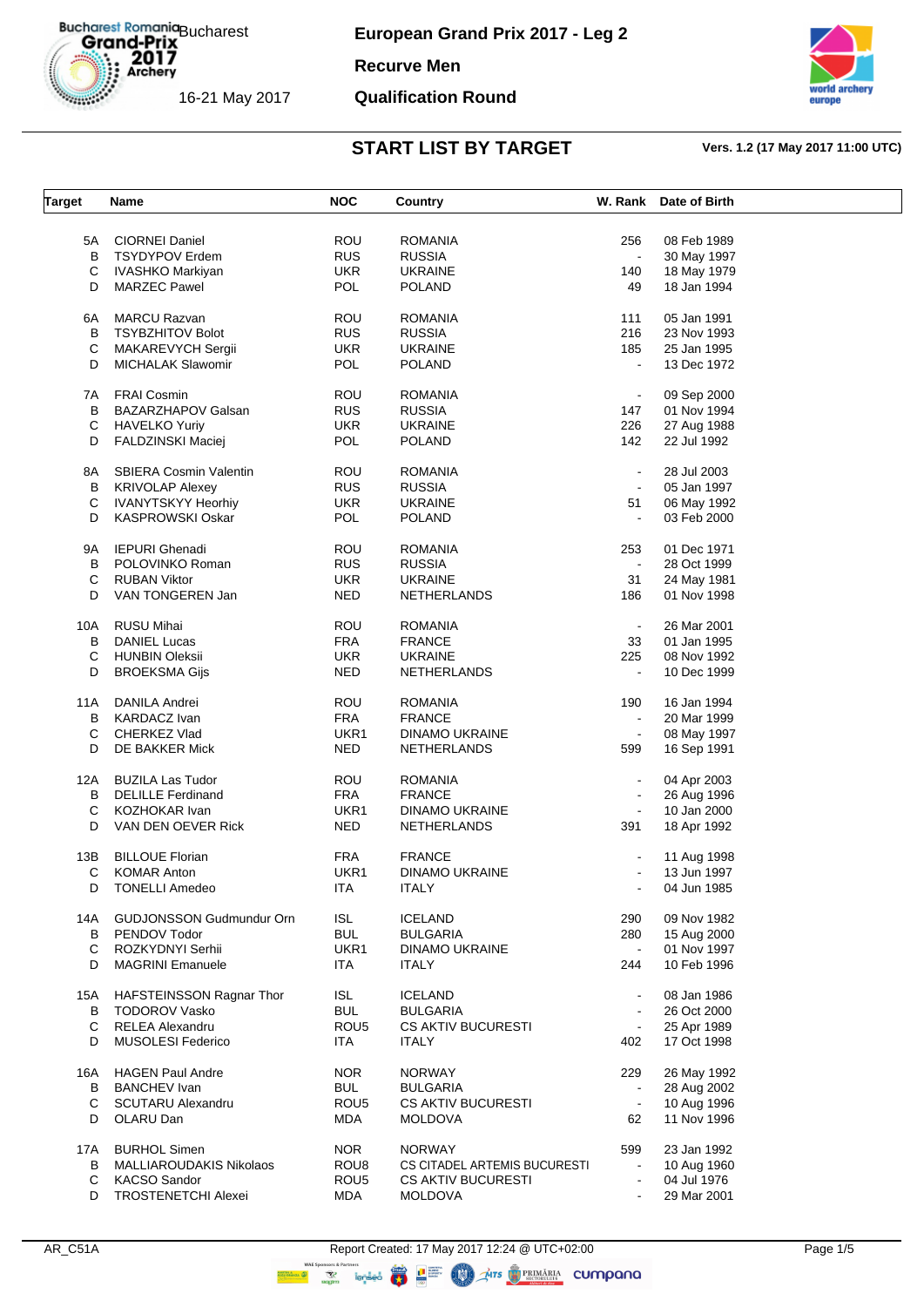**European Grand Prix 2017 - Leg 2**

**Recurve Men**

### **Qualification Round**



| Target | <b>Name</b>                        | <b>NOC</b>       | Country                      | W. Rank        | Date of Birth |  |
|--------|------------------------------------|------------------|------------------------------|----------------|---------------|--|
|        |                                    |                  |                              |                |               |  |
| 18A    | <b>HASTHI Sander Thorbjoernsen</b> | <b>NOR</b>       | <b>NORWAY</b>                | $\blacksquare$ | 12 Jan 1999   |  |
| В      | POPESCU Dan                        | ROU <sub>8</sub> | CS CITADEL ARTEMIS BUCURESTI | $\blacksquare$ | 06 Aug 1980   |  |
| C      | <b>LAZAR Marcel</b>                | ROU <sub>2</sub> | CS GLORIOSA BUCURESTI        | $\sim$         | 14 Feb 1978   |  |
| D.     | VOSCOBOINICOV Nichita              | <b>MDA</b>       | <b>MOLDOVA</b>               | $\sim$         | 31 Jan 2000   |  |
| 19A    | <b>HURBAN JR. Vladimir</b>         | <b>SVK</b>       | <b>SLOVAKIA</b>              | 234            | 14 Mar 1996   |  |
| C      | RADU Stefan                        | ROU <sub>2</sub> | <b>CS GLORIOSA BUCURESTI</b> |                | 23 Aug 1964   |  |
| D      | <b>MIHALIC Matija</b>              | <b>CRO</b>       | <b>CROATIA</b>               | 36             | 23 Jul 1995   |  |
| 20A    | <b>FLINK Ludvig</b>                | <b>SWE</b>       | <b>SWEDEN</b>                | $\blacksquare$ | 03 May 1998   |  |
| В      | <b>MYKHAILO Kostash</b>            | ROU <sub>4</sub> | CS M SUCEAVA                 | 556            | 09 Jul 1990   |  |
| C      | <b>PATRU Eugen</b>                 | ROU <sub>9</sub> | <b>CSA STEAU BUCURESTI</b>   | $\blacksquare$ | 06 Mar 1979   |  |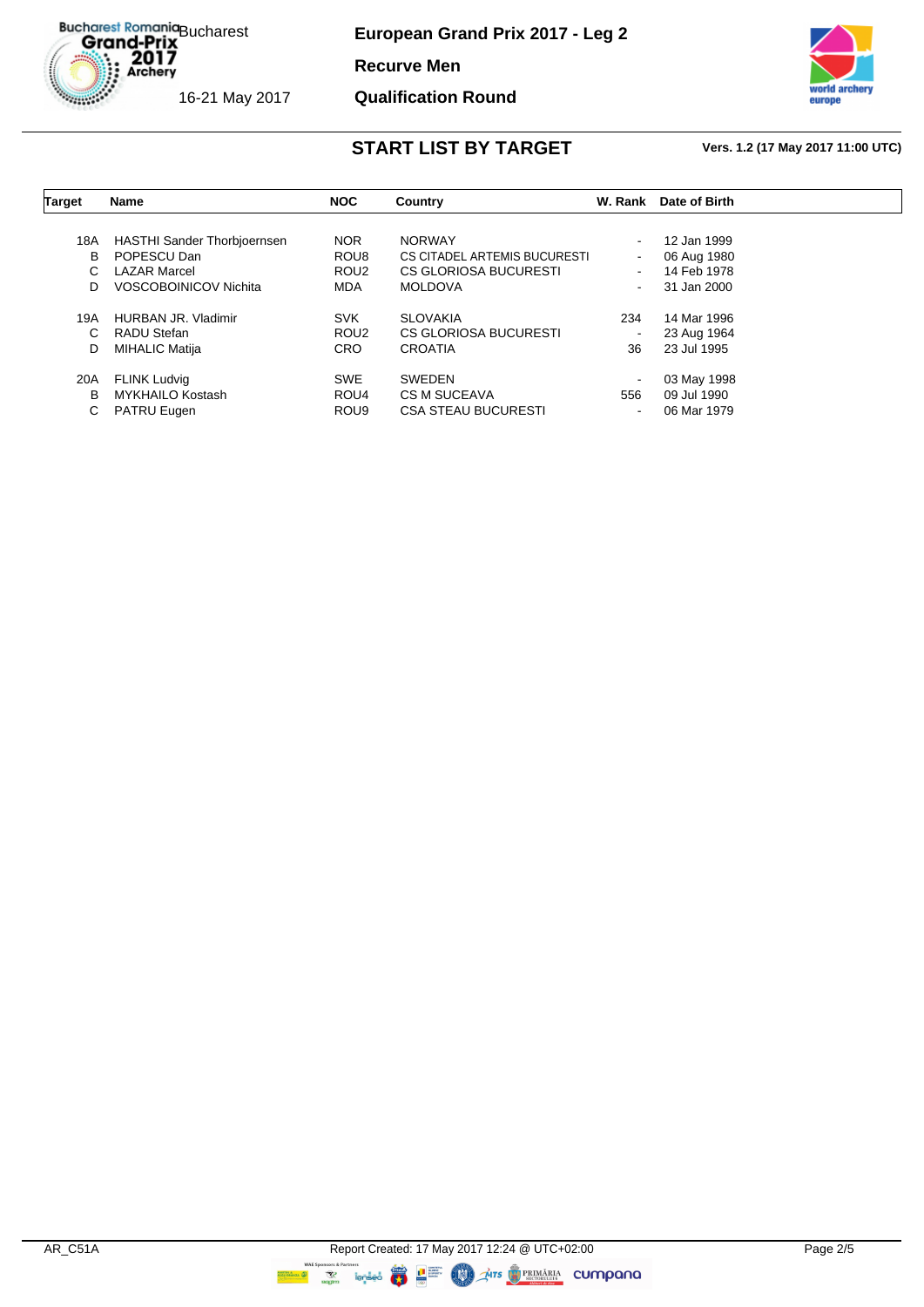**European Grand Prix 2017 - Leg 2**

**Recurve Women**

## **Qualification Round**



| Target | Name                           | <b>NOC</b>       | Country               |                | W. Rank Date of Birth |  |
|--------|--------------------------------|------------------|-----------------------|----------------|-----------------------|--|
|        |                                |                  |                       |                |                       |  |
| 7A     | FECIORU Ilinca Andreea         | ROU              | <b>ROMANIA</b>        | $\blacksquare$ | 19 Jul 2002           |  |
| B      | PAVLICHENKO Daria              | <b>UKR</b>       | <b>UKRAINE</b>        | 366            | 20 Nov 1992           |  |
| С      | <b>LESNIAK Natalia</b>         | <b>POL</b>       | <b>POLAND</b>         | 132            | 10 Jul 1991           |  |
| D      | <b>GAUBIL Melanie</b>          | <b>FRA</b>       | <b>FRANCE</b>         | $\blacksquare$ | 04 Oct 1997           |  |
| 8Α     | <b>FORRAY Emilia Georgiana</b> | ROU              | <b>ROMANIA</b>        | 515            | 24 Apr 1999           |  |
| в      | SOKOLENKO Kateryna             | <b>UKR</b>       | <b>UKRAINE</b>        | 205            | 16 Jul 1989           |  |
|        |                                |                  | <b>POLAND</b>         |                |                       |  |
| С      | <b>FARASIEWICZ Karolina</b>    | <b>POL</b>       |                       | 443            | 27 Sep 1996           |  |
| D      | <b>LACROIX Emilie</b>          | <b>FRA</b>       | <b>FRANCE</b>         | $\blacksquare$ | 05 Dec 1994           |  |
| 9Α     | <b>MIKLOS Beatrice</b>         | ROU              | <b>ROMANIA</b>        | $\blacksquare$ | 06 Jun 2003           |  |
| В      | RODIONOVA Polina               | <b>UKR</b>       | <b>UKRAINE</b>        | 136            | 14 Mar 1994           |  |
| С      | ZYZANSKA Sylwia                | <b>POL</b>       | <b>POLAND</b>         | 118            | 27 Jul 1997           |  |
| D      | <b>BRIANNE Noemie</b>          | <b>FRA</b>       | <b>FRANCE</b>         | $\blacksquare$ | 08 Sep 1993           |  |
| 10A    | <b>AMAIESTROAIE Madalina</b>   | <b>ROU</b>       | <b>ROMANIA</b>        |                | 09 Dec 2017           |  |
| В      | SICHENIKOVA Lidija             | <b>UKR</b>       | <b>UKRAINE</b>        | 44             | 03 Feb 1993           |  |
| С      |                                | <b>POL</b>       | <b>POLAND</b>         | $\blacksquare$ | 17 Dec 1997           |  |
|        | SMIALKOWSKA Magdalena          |                  |                       |                |                       |  |
| D      | <b>TELLIER Clémence</b>        | <b>FRA</b>       | <b>FRANCE</b>         | $\blacksquare$ | 17 May 1997           |  |
| 11A    | <b>IOSUB Patricia</b>          | ROU              | <b>ROMANIA</b>        | 443            | 29 Jun 1996           |  |
| В      | PAVLOVA Anastasia              | <b>UKR</b>       | <b>UKRAINE</b>        | 34             | 09 Feb 1995           |  |
| С      | <b>BARAKONSKA Milena</b>       | POL              | <b>POLAND</b>         |                | 12 May 1992           |  |
| D      | <b>GUY Oceane</b>              | <b>FRA</b>       | <b>FRANCE</b>         | $\blacksquare$ | 12 Apr 1998           |  |
| 12A    | SBIERA Madalina Maria          | ROU              | <b>ROMANIA</b>        | $\blacksquare$ | 16 Aug 1999           |  |
| в      | <b>MARCHENKO Veronika</b>      | <b>UKR</b>       | <b>UKRAINE</b>        |                | 03 Apr 1993           |  |
|        |                                |                  |                       | 10             |                       |  |
| С      | <b>TOBOLEWSKA Anna</b>         | POL              | <b>POLAND</b>         | 355            | 07 Aug 1998           |  |
| D      | OSIPOVA Elena                  | <b>RUS</b>       | <b>RUSSIA</b>         | $\blacksquare$ | 22 May 1993           |  |
| 13A    | <b>ILICA Adina</b>             | <b>ROU</b>       | <b>ROMANIA</b>        |                | 29 Mar 2001           |  |
| В      | PARKHOMENKO Anna               | UKR1             | DINAMO UKRAINE        | $\blacksquare$ | 16 Jan 1998           |  |
| С      | <b>PARNAT Reena</b>            | <b>EST</b>       | <b>ESTONIA</b>        | 93             | 01 Dec 1993           |  |
| D      | SHEGOLKOVA Vladislava          | <b>RUS</b>       | <b>RUSSIA</b>         | $\blacksquare$ | 01 Mar 1999           |  |
|        |                                |                  |                       |                |                       |  |
| 14A    | <b>SARTORI</b> Guendalina      | ITA.             | <b>ITALY</b>          | 12             | 08 Aug 1988           |  |
| В      | NAUMOVA Zhanna                 | UKR1             | <b>DINAMO UKRAINE</b> | $\sim$         | 07 Oct 2002           |  |
| С      | <b>KASAK Bessi</b>             | <b>EST</b>       | <b>ESTONIA</b>        | 289            | 05 Jun 1989           |  |
| D      | DORZHIEVA Balzhin              | <b>RUS</b>       | <b>RUSSIA</b>         | 98             | 19 Nov 1997           |  |
| 15A    | <b>MANDIA Claudia</b>          | <b>ITA</b>       | <b>ITALY</b>          | 81             | 21 Oct 1992           |  |
| в      | <b>TRAPEZNIKOVA Solomiya</b>   | UKR1             | <b>DINAMO UKRAINE</b> | 508            | 11 Nov 1997           |  |
| С      | <b>PREIMANN Anneli</b>         | EST              | <b>ESTONIA</b>        |                | 20 Dec 1988           |  |
| D      | KHARITONOVA Viktoria           | <b>RUS</b>       | <b>RUSSIA</b>         | $\blacksquare$ | 30 Nov 2001           |  |
|        |                                |                  |                       |                |                       |  |
| 16A    | SPERA Loredana                 | ITA.             | <b>ITALY</b>          | 515            | 01 Jan 1996           |  |
| В      | <b>MAZORCHUK Kateryna</b>      | UKR1             | <b>DINAMO UKRAINE</b> | $\blacksquare$ | 06 Jan 1998           |  |
| С      | POLLUMAE Alexandra             | <b>EST</b>       | <b>ESTONIA</b>        |                | 06 Mar 2000           |  |
| D      | <b>GATCO Milena</b>            | <b>MDA</b>       | <b>MOLDOVA</b>        |                | 08 Jan 2001           |  |
|        | <b>DAXBOCK Astrid</b>          | <b>ISL</b>       | <b>ICELAND</b>        |                | 30 Jul 1980           |  |
| 17A    |                                |                  |                       | 252            |                       |  |
| В      | <b>KOCAJ Marlena</b>           | POL <sub>2</sub> | <b>CWKS</b>           |                | 24 Sep 1999           |  |
| С      | <b>KREICBERGA Anete</b>        | LAT              | LATVIA                | 163            | 17 Sep 1992           |  |
| D      | <b>MIRCA Alexandra</b>         | <b>MDA</b>       | <b>MOLDOVA</b>        | 33             | 11 Oct 1993           |  |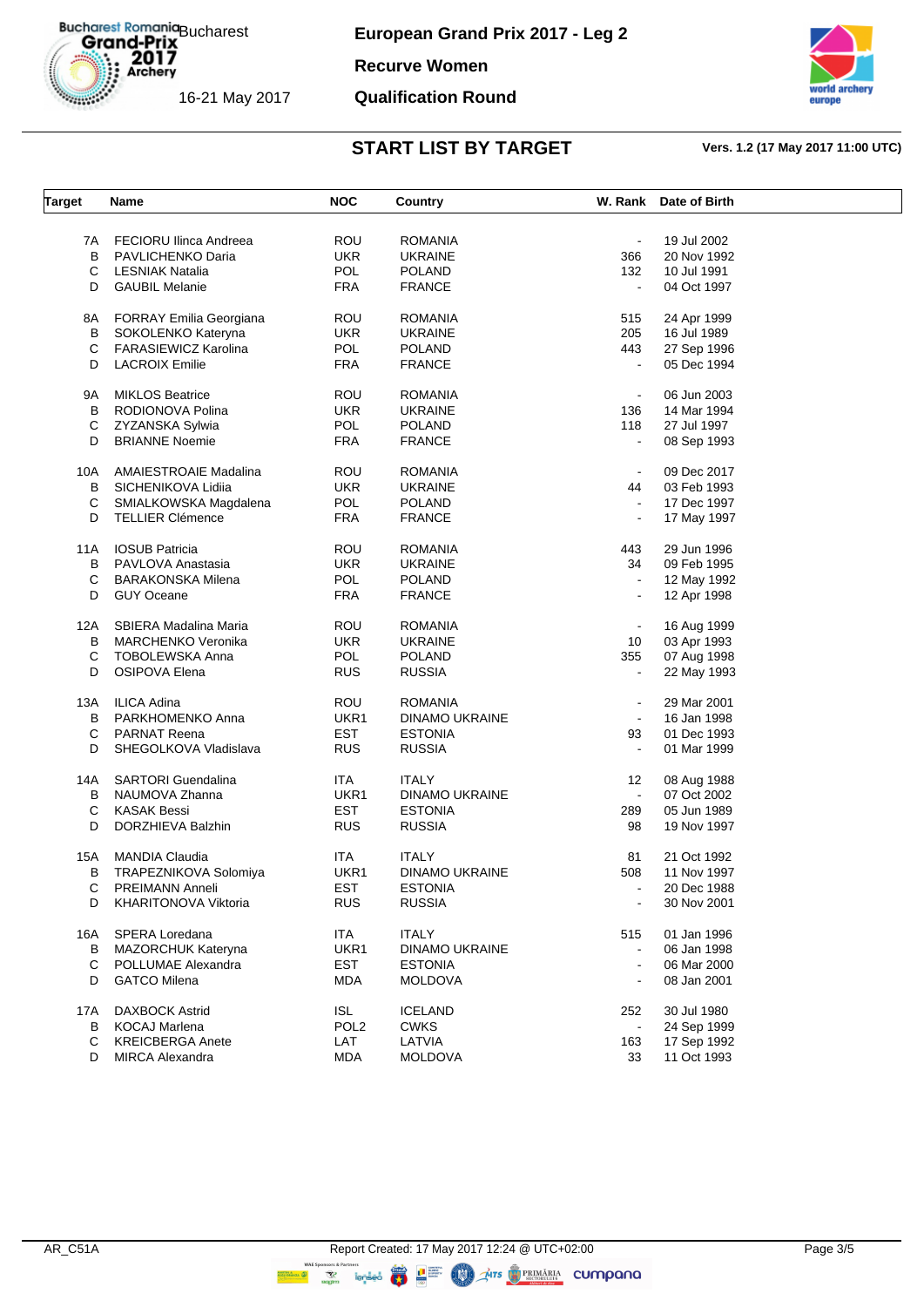**Compound Men**

## **Qualification Round**



| <b>Target</b> | Name                            | <b>NOC</b>       | <b>Country</b>               | W. Rank        | Date of Birth |  |
|---------------|---------------------------------|------------------|------------------------------|----------------|---------------|--|
|               |                                 |                  |                              |                |               |  |
|               | 22A FENECHIU Horia              | <b>ROU</b>       | <b>ROMANIA</b>               | 495            | 26 Jun 1962   |  |
| B             | PUSCASU Adrian                  | ROU8             | CS CITADEL ARTEMIS BUCURESTI | 495            | 17 May 1967   |  |
| D             | SIMONELLI Alberto               | ITA.             | <b>ITALY</b>                 | 123            | 17 Jun 1967   |  |
|               | 23A VLAD Marius                 | <b>ROU</b>       | <b>ROMANIA</b>               | 216            | 06 Mar 1969   |  |
| B             | STEFANESCU Daniel               | ROU <sub>8</sub> | CS CITADEL ARTEMIS BUCURESTI | $\blacksquare$ | 27 Nov 1977   |  |
| C             | <b>BUTOI</b> lonut              | ROU <sub>9</sub> | <b>CSA STEAU BUCURESTI</b>   | $\omega$       | 28 Aug 1978   |  |
| 24A           | <b>MURESIANU Ioan Valentin</b>  | ROU              | <b>ROMANIA</b>               |                | 08 Jan 1965   |  |
| В             | MATEI Gheorghe                  | ROU <sub>8</sub> | CS CITADEL ARTEMIS BUCURESTI | $\blacksquare$ | 12 Dec 1964   |  |
| С             | <b>COJOCARU Emil</b>            | ROU <sub>9</sub> | <b>CSA STEAU BUCURESTI</b>   | $\blacksquare$ | 24 Feb 1979   |  |
| D             | POLIDORI Jacopo                 | <b>ITA</b>       | <b>ITALY</b>                 | $\blacksquare$ | 05 May 1991   |  |
|               | 25A PUSCA Gigi                  | <b>ROU</b>       | ROMANIA                      | 254            | 05 May 1975   |  |
| В             | DARASTEANU Flavius              | ROU8             | CS CITADEL ARTEMIS BUCURESTI | $\sim$         | 19 Jan 2002   |  |
| С             | PEGULESCU Augustin              | ROU <sub>9</sub> | CSA STEAU BUCURESTI          | $\omega$       | 29 May 1967   |  |
| D             | <b>NENCIONI Michele</b>         | <b>ITA</b>       | <b>ITALY</b>                 | 23             | 19 Jun 1994   |  |
| 26A           | <b>DUMITRASCU Gerard</b>        | <b>ROU</b>       | <b>ROMANIA</b>               | 113            | 25 Jan 1975   |  |
| B             | LVOVSKYY Dmytro                 | <b>UKR</b>       | <b>UKRAINE</b>               | 241            | 27 Apr 1972   |  |
| С             | PETRUT Dorin                    | ROU <sub>9</sub> | <b>CSA STEAU BUCURESTI</b>   | $\sim$         | 29 Sep 1963   |  |
| D             | <b>VUCHKOV Dobromir</b>         | <b>BUL</b>       | <b>BULGARIA</b>              | 294            | 30 Jul 1965   |  |
|               |                                 |                  |                              |                |               |  |
|               | 27A RUSU Valentin               | ROU              | <b>ROMANIA</b>               | 495            | 29 Jan 1997   |  |
| B             | VINOGRADOV Roman                | <b>UKR</b>       | <b>UKRAINE</b>               | 110            | 16 Sep 1969   |  |
| C             | <b>PARVU Catalin</b>            | ROU9             | <b>CSA STEAU BUCURESTI</b>   | $\sim$         | 06 Mar 1979   |  |
| D             | <b>PETROV Viktor</b>            | <b>BUL</b>       | <b>BULGARIA</b>              | 294            |               |  |
|               | 28A ACHILIE Ovidiu              | <b>ROU</b>       | <b>ROMANIA</b>               | 113            | 11 Jun 1974   |  |
| В             | KISHCHAK Bohdan                 | <b>UKR</b>       | <b>UKRAINE</b>               | 318            | 11 Aug 1994   |  |
| С             | TOMA Mihai                      | ROU <sub>9</sub> | <b>CSA STEAU BUCURESTI</b>   | $\sim$         | 15 May 1971   |  |
| D             | <b>VASSILEV Marin</b>           | <b>BUL</b>       | <b>BULGARIA</b>              | 217            | 19 Jul 1987   |  |
| 29A           | <b>GUDJONSSON Gudmundur Orn</b> | <b>ISL</b>       | <b>ICELAND</b>               | 256            | 09 Nov 1982   |  |
| В             | NICOLAE Doru                    | ROU <sub>5</sub> | <b>CS AKTIV BUCURESTI</b>    | $\blacksquare$ | 15 Jan 1975   |  |
| С             | <b>CODREA Daniel</b>            | ROU7             | <b>CS LAMONT CLUJ</b>        | 617            | 15 Dec 1966   |  |
|               | 30B DANILET Neculai             | ROU <sub>5</sub> | <b>CS AKTIV BUCURESTI</b>    | 495            | 27 Aug 1971   |  |
| C             | <b>KELEMEN Cristian</b>         | ROU3             | <b>CS BESTA BUCARESTI</b>    | $\sim$         | 13 Apr 1980   |  |
| D             | PRZYBYLSKI Lukasz               | <b>POL</b>       | <b>POLAND</b>                | 318            | 24 Apr 1994   |  |
|               | 31B FILIP Ghiorghi              | ROU <sub>6</sub> | <b>CS KINETIK BUCURESTI</b>  | 495            | 01 Mar 1971   |  |
| C             | <b>HAUGSETH Mads</b>            | NOR.             | <b>NORWAY</b>                | 54             | 02 Mar 1995   |  |
| D             | <b>SZELAG Filip</b>             | <b>POL</b>       | <b>POLAND</b>                | 222            | 09 Feb 1999   |  |
| 32A           | <b>GRUIESCU Cosmin</b>          | <b>ROU</b>       | <b>ROMANIA</b>               | $\sim$         | 08 Jun 1976   |  |
| В             | <b>ZIKIC Stefan</b>             | <b>SRB</b>       | <b>SERBIA</b>                | 146            | 10 Feb 1995   |  |
| C             | RAICU Bogdan                    | ROU7             | <b>CS LAMONT CLUJ</b>        | 617            | 21 Apr 1971   |  |
|               |                                 |                  |                              |                |               |  |